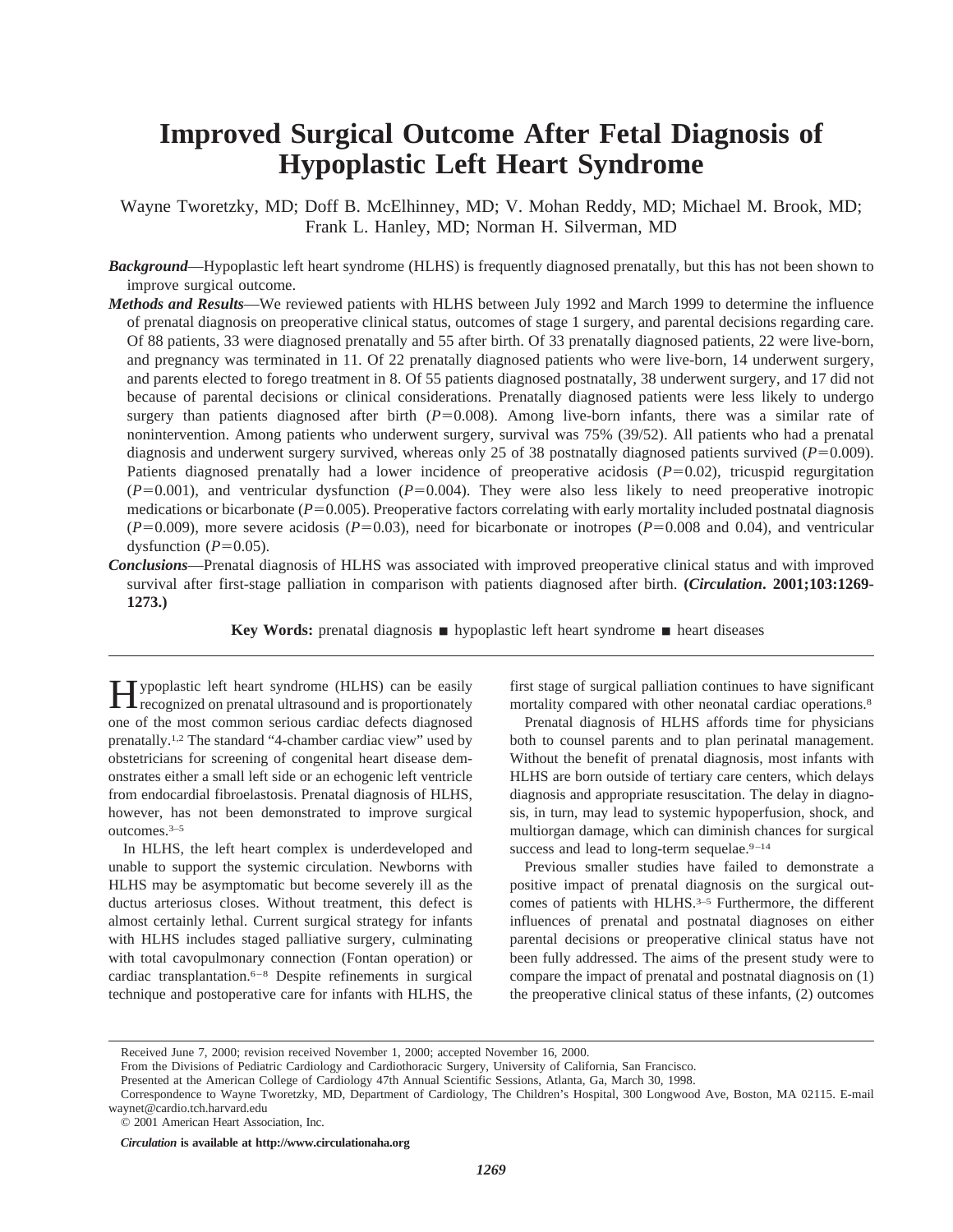after first-stage palliative surgery, and (3) parental decisions to pursue surgical options.

# **Methods**

## **Patients**

We reviewed all patients with HLHS who were evaluated at our institution between July 1992 and March 1999. We included all fetuses and newborn infants with HLHS, which we defined as normal cardiac topology with concordant atrioventricular and ventriculoarterial relationships, an intact ventricular septum, and hypoplasia of the left ventricle and left heart complex sufficient to preclude biventricular repair. Thus, we did not include patients with other forms of functionally univentricular cardiac defects who underwent a Norwood or Damus type of palliative procedure, such as unbalanced atrioventricular septal defect, double-outlet right ventricle with mitral valve atresia, and aortic atresia with ventricular septal defect. Patients with low birth weight  $(<2000 g$ ) and patients with associated potentially lethal noncardiac congenital defects were also excluded. At diagnosis, the parents were counseled by an attending pediatric cardiologist and cardiac surgeon. Although cardiac transplantation was mentioned in postdiagnosis counseling as a therapeutic option that could be pursued at other institutions, it was not offered as an option at our institution. To obtain clinical and laboratory data, we reviewed patient records and departmental databases, including records from the referring hospital and transport team for patients referred from other institutions.

#### **Diagnosis and Preoperative Evaluation**

Diagnosis was made by standard echocardiography. In patients diagnosed prenatally, the diagnosis was confirmed with postnatal echocardiography. In patients transported to our center after being diagnosed with HLHS elsewhere, the diagnosis was confirmed with echocardiography at our institution. Not all of the postnatally diagnosed infants in this study underwent an echocardiogram before referral. For this reason, the first postnatal echocardiogram performed in our institution was used for analysis of anatomic and functional data, such as assessment of tricuspid regurgitation, ventricular dysfunction, and the degree of restriction of the interatrial communication. Right ventricular function was reported as normal if normal or mildly depressed and as abnormal if moderately or severely depressed by qualitative analysis. Similarly, the degree of tricuspid regurgitation was assessed as being normal if absent or mild and as clinically significant (abnormal) if moderate or severe. Because the echocardiograms were performed on the patient's admission to the hospital, the cardiologist who interpreted the echocardiogram was blinded to the final outcome.

## **Operative Management**

Stage 1 palliation for HLHS was performed in the standard fashion, with side-to-side anastomosis of the pulmonary trunk and ascending aorta, reconstruction of the ascending aorta and aortic arch with a patch of allograft tissue, atrial septectomy, and placement of a 3.0-, 3.5-, or 4.0-mm systemic-to-pulmonary-arterial shunt from the innominate or right subclavian artery to the right pulmonary artery. The diameter of the ascending aorta was measured intraoperatively.

#### **Data Analysis**

Data are presented as median and range or mean $\pm$ SD. Data analysis was conducted for 2 different cohorts: (1) all patients with HLHS, with comparisons made between those diagnosed prenatally and those diagnosed postnatally, and (2) only patients who underwent stage 1 palliative surgery, with comparisons made between those diagnosed prenatally and postnatally, as well as between surgical survivors and nonsurvivors.

Among the entire cohort of patients diagnosed with HLHS, the parental decision regarding treatment (ie, termination of pregnancy, no treatment after birth, or stage 1 palliative surgery) was the primary outcome assessed.



**Figure 1.** Flow diagram depicting outcomes of patients with prenatal or postnatal diagnosis (Dx) of HLHS.

Among patients who underwent stage 1 palliative surgery, the primary outcome measure was early survival, defined as survival to hospital discharge.

Preoperative variables analyzed in surgical patients included whether the patient had a prenatal diagnosis, gestational age at birth, severity of preoperative acidosis (lowest arterial pH), the need for inotropic or bicarbonate medications, the degree of ventricular dysfunction and tricuspid valvar regurgitation, and the need for an atrial septostomy or septectomy. The patient's degree of acidosis was used as a marker for systemic hypoperfusion, frequently observed in this group of patients when the ductus arteriosus is closing.

Operative variables analyzed included the year of surgery, age at surgery, duration of cardiopulmonary bypass, duration of deep hypothermic circulatory arrest, diameter of the ascending aorta, and diameter of the inserted systemic-to-pulmonary-arterial shunt.

SPSS for Windows version 7.0 (SPSS Inc) was used for statistical analysis. Continuous variables were compared between 2 groups with independent-samples *t* test. Dichotomous variables were compared between groups with  $\chi^2$  analysis or Fisher's exact test. Variables found to be significant by univariate analysis were entered into multivariate analysis with logistic regression. Odds ratios (ORs) are presented with 95% confidence intervals (CIs).

# **Results**

# **Overall Cohort**

Of the 88 patients with HLHS in our study, 33 (37%) were diagnosed prenatally and 55 (63%) were diagnosed in the newborn period. There was no significant year-to-year variation in the proportion of patients diagnosed prenatally during the period of our study. Of the 33 patients who were diagnosed prenatally,  $66\%$  (n=22) were live-born, whereas 11 parents elected to terminate the pregnancy. In 8 (35%) of the 22 prenatally diagnosed patients who were live-born, the parents elected to forego surgery. Thus, of the 33 fetuses diagnosed with HLHS prenatally, 14 (42%) underwent firststage palliation (Figure 1). None of the parents of patients diagnosed prenatally transferred care to an institution that offered transplantation as a primary treatment for HLHS.

Of the 55 patients diagnosed with HLHS in the newborn period, 17 (31%) did not undergo surgery. In these 17 patients, the decision not to perform surgery was based on parental wishes, clinical considerations (such as severe acidosis and multiorgan dysfunction), or a combination thereof. Prenatally diagnosed patients were significantly less likely to undergo stage 1 palliation than patients diagnosed postnatally (OR 0.31 [95% CI 0.13 to 0.75],  $P=0.008$ , Figure 1). Among live-born infants,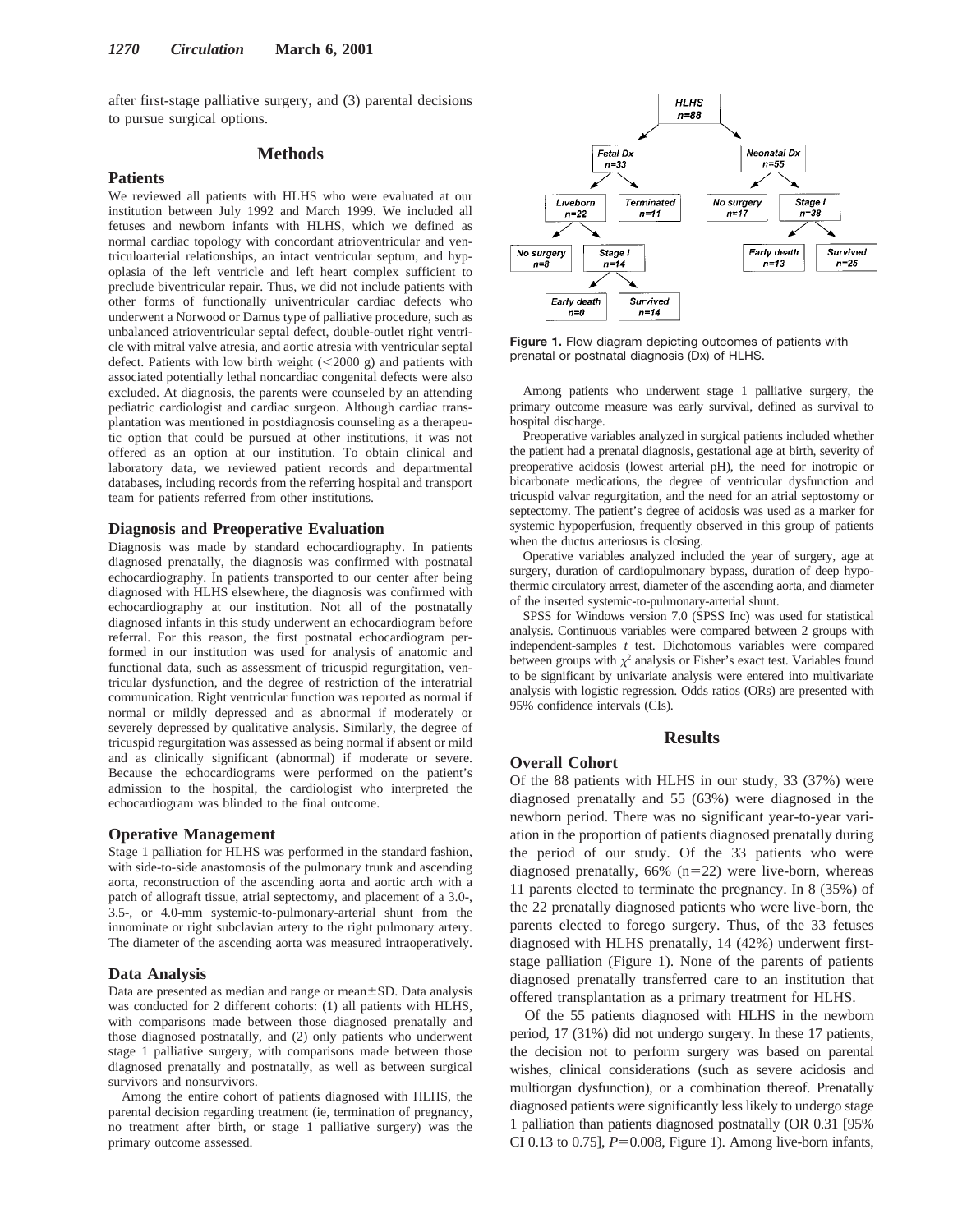

**Figure 2.** Comparison of age at repair between prenatally and postnatally diagnosed (Dx) patients. Each diamond represents a single patient. There is greater scatter among postnatally diagnosed patients, with some needing repair very early and others undergoing surgery later, after delayed presentation.

however, there was a similar rate of nonintervention between the 2 groups (8 of 22 versus 17 of 55, *P*.0.5). All patients who did not undergo surgery died within 7 days and therefore were not included in further analysis.

#### **Surgical Cohort**

Overall, 52 (60%) of the 88 patients underwent stage 1 palliation. Age at repair was more uniform and significantly younger in those diagnosed prenatally than those diagnosed after birth  $(5.9 \pm 1.4$  versus  $8.2 \pm 5.1$  days,  $P=0.02$ ) (Figure 2). Overall survival to hospital discharge was  $75\%$  (n=39). All of the patients who had a prenatal diagnosis and underwent stage 1 palliative surgery  $(n=14)$  survived to hospital discharge, which contrasted with a survival rate of 66% (25/38) among the postnatally diagnosed patients  $(P=0.009)$ . The 13 postnatally diagnosed patients who did not survive died a median of 5 days after surgery (0 to 34 days).

Among the 52 patients who underwent surgery, those diagnosed prenatally had a significantly lower incidence of preoperative acidosis (lowest arterial pH  $7.29 \pm 0.1$  versus  $7.19 \pm 0.1$ ,  $P=0.02$ ), tricuspid regurgitation ( $P=0.001$ ), and ventricular dysfunction  $(P=0.004)$  (Figures 3 and 4). They were also significantly less likely to need preoperative inotropic medications or bicarbonate (both OR 0.08 [95% CI 0.01 to 0.69],  $P=0.005$ ) (Figure 4). Only 1 prenatally diagnosed patient



**Figure 3.** Comparison of lowest preoperative systemic arterial pH between prenatally and postnatally diagnosed (Dx) patients. Each diamond represents a single patient. Box plots depict median, quartiles, and highest and lowest nonoutlier values.



**Figure 4.** Percentage of prenatally and postnatally diagnosed (Dx) patients who were found to have tricuspid regurgitation of mild or greater degree, right ventricular dysfunction, or a significantly (needing intervention) restrictive interatrial septum on first postnatal echocardiogram and who needed preoperative bicarbonate or inotropic medications.

became significantly acidotic before surgery, most likely as a result of pulmonary overcirculation and systemic hypoperfusion, and needed bicarbonate and inotropic medication. The acidosis was treated rapidly, and the patient underwent surgery the following day. None of the other preoperative or operative variables analyzed were found to differ significantly between prenatally and postnatally diagnosed patients (Table).

In addition to postnatal diagnosis (OR 1.6 [95% CI 1.2 to 2.0],  $P=0.009$ ), factors that correlated significantly with early mortality included greater preoperative acidosis (arterial pH 7.13 $\pm$ 0.2 versus 7.25 $\pm$ 0.1, *P*=0.03), need for bicarbonate medication preoperatively (OR 2.6 [95% CI 1.4 to 5.0],  $P=0.008$ ), need for inotropic medications preoperatively (OR 2.1 [95% CI 1.1 to 4.1],  $P=0.04$ ), and preoperative ventricular dysfunction (OR 2.4 [95% CI 1.03 to 5.5], *P*=0.05) (Figure 5). Aside from the aforementioned variables, none of the other preoperative or surgical variables analyzed were found to correlate significantly with early mortality. By multivariable logistic regression analysis of the above factors that were significant by univariable analysis, only postnatal diagnosis remained significantly associated with early mortality  $(P=0.04)$ .

Two patients, both of whom were diagnosed postnatally, had an intact atrial septum. After cardiovascular collapse and trans-

# **Demographic and Surgical Variables in Prenatally and Postnatally Diagnosed Patients Undergoing Stage 1 Palliation of HLHS**

|                                                       | Fetal<br><b>Diagnosis</b> | Postnatal<br><b>Diagnosis</b> |      |
|-------------------------------------------------------|---------------------------|-------------------------------|------|
| Variable                                              | $(n=14)$                  | $(n=38)$                      | Ρ    |
| Age at repair, d                                      | $5.9 + 1.4$               | $8.2 \pm 5.1$                 | 0.02 |
| Weight at repair, kg                                  | $3.2 \pm 0.4$             | $3.4 \pm 0.5$                 | 0.16 |
| Gestational age at birth, wk                          | $38.9 \pm 1.1$            | $39.6 + 1.4$                  | 0.11 |
| Ascending aortic diameter, mm                         | $3.0 \pm 1.5$             | $3.4 \pm 1.7$                 | 0.45 |
| Total support time, min <sup>*</sup>                  | $134 + 46$                | $158 + 52$                    | 0.13 |
| Circulatory arrest time, min                          | $48 + 8$                  | $43 + 17$                     | 0.57 |
| Diameter of systemic-to-pulmonary-artery<br>shunt, mm | $3.4 \pm 0.3$             | $3.4 \pm 0.2$                 | 0.89 |

\*Sum of cardiopulmonary bypass time and circulatory arrest time.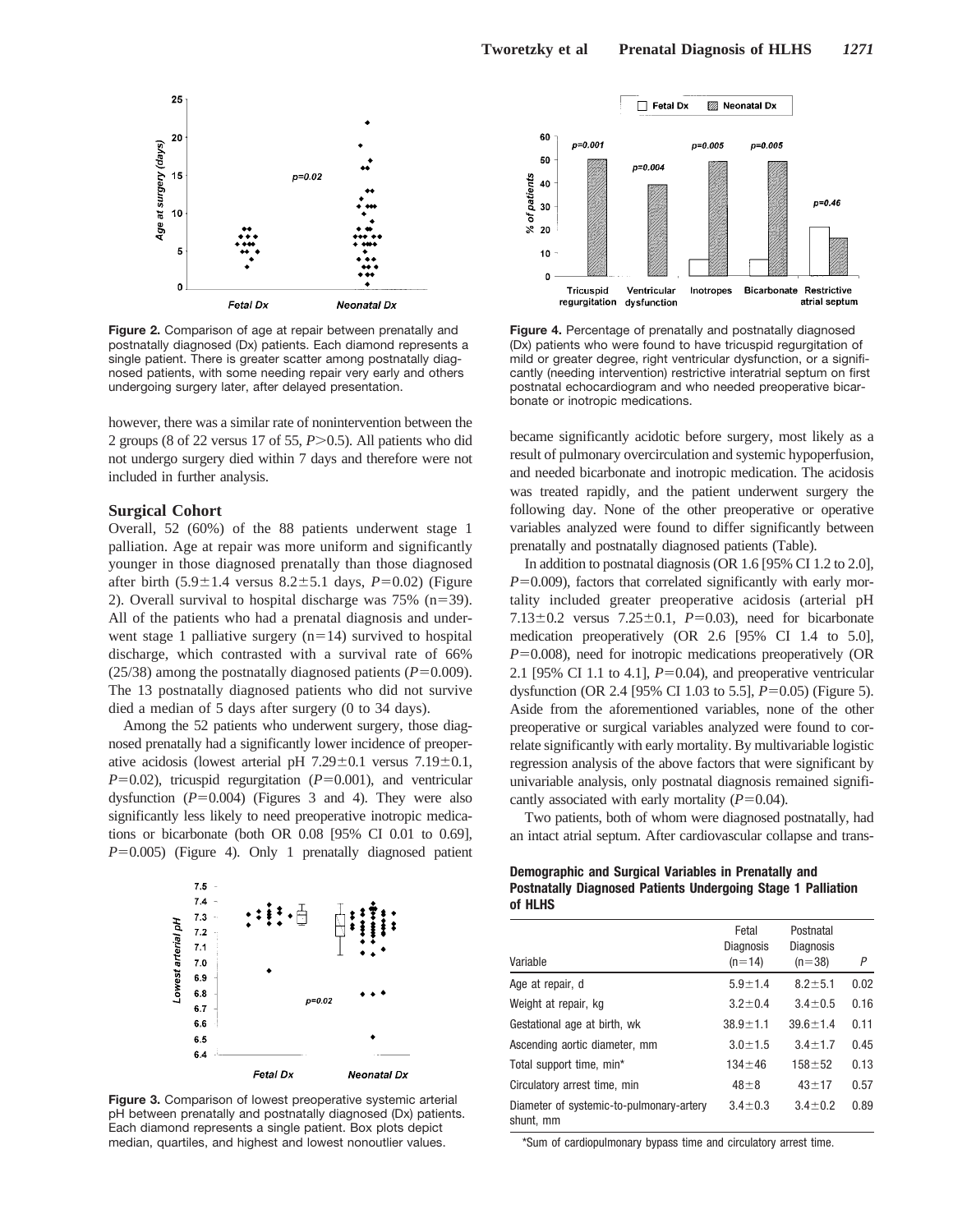

**Figure 5.** Data only from patients who underwent surgery depict difference between those who survived and those who did not. Bars represent percentage of patients who were found to have tricuspid regurgitation of mild or greater degree, right ventricular dysfunction, or a significantly (needing intervention) restrictive interatrial septum on first postnatal echocardiogram and who needed preoperative bicarbonate or inotropic medications.

port from an outside institution, both were taken emergently to the operating room. One patient had an atrial septectomy, followed several days later by first-stage palliation. The other patient underwent an atrial septectomy and a Norwood procedure on the first day of life. Both subsequently died in the early postoperative period. Analysis conducted excluding these 2 patients did not alter our findings significantly. Although there were no such patients among those diagnosed prenatally, 2 prenatally diagnosed patients did undergo a bedside atrial septostomy to relieve moderate to severe atrial restriction.

## **Discussion**

#### **Results and Implications of the Study**

This is the first study to demonstrate that patients with HLHS who are diagnosed prenatally have improved survival after first-stage palliative surgery compared with those diagnosed after birth. In our cohort, the improved early survival can most likely be attributed to the more stable preoperative clinical condition of our prenatally diagnosed patients.7,10,11 HLHS is proportionately one of the most common congenital cardiac defects diagnosed prenatally, because standard 4-chamber views obtained during routine obstetrical ultrasounds demonstrate hallmark findings of either a small left side or an echogenic left ventricle.1,2 In addition, there is usually reversal (left to right) of shunting across the foramen ovale and often retrograde aortic arch flow, all easily recognized by color-flow Doppler.15

Prenatal diagnosis of HLHS has clear advantages. It allows time to counsel parents and time for both parents and physicians caring for the patient to plan perinatal management. As at other centers, patients diagnosed prenatally in our experience were found to have a more stable preoperative course.5,10 All of the prenatally diagnosed patients were born at our institution or another nearby tertiary care facility and did not endure the stress of delay in diagnosis and transport. All underwent echocardiographic confirmation of the diagnosis and the initiation of prostaglandin therapy from birth. In contrast, patients in our study who were diagnosed postnatally had worse surgical outcomes and were more likely to be sick at presentation, as demonstrated by greater preoperative acidosis, an increased need for inotropic and bicarbonate medication, and more severe right ventricular dysfunction and tricuspid regurgitation.

Despite substantial improvements in surgical survival, patients with HLHS remain at risk for a number of problems.<sup>8,12-14,16</sup> Ultimately, children born with HLHS are left with a single, morphologically right ventricle and a Fontan circulation, with its well-described long-term complications. Furthermore, early and medium-term survival after palliative surgery in infants with HLHS remain suboptimal, with a combined surgical and nonsurgical mortality of  $\approx$  50% to 60% by the time the patient has undergone all 3 stages.6,8,14 In addition, studies of neurodevelopmental outcome in survivors have demonstrated that patients with palliated HLHS perform below average in various areas.12,13,16 On the basis of such historical data, parents may also choose to forego surgery for their infants, as we observed in our study.

For parents who choose to have a prenatally diagnosed infant undergo surgery, elective delivery at a tertiary care center can be planned.17–19 This ensures appropriate multidisciplinary management from the delivery room to the operating room, including confirmation of the diagnosis by echocardiography, prompt initiation of prostaglandin therapy, and maintenance of a normal acid-base status by delicate manipulation of systemic and pulmonary blood flows and mechanical ventilation in a neonatal intensive care setting.

In addition, there are other issues specific to patients with HLHS in which prenatal diagnosis and early intervention may help. For example, a small percentage of patients with HLHS have an intact or severely restrictive atrial septum.<sup>20</sup> Patients with this variation are the sickest of all and need immediate intervention, such as balloon atrial septostomy or surgical septectomy, an advantage afforded by birthing in a tertiary care setting that should not be underestimated.

Despite the many potential benefits, the increasing frequency of prenatal diagnosis of HLHS has not previously been shown to result in significant improvements in outcome.3–5 In fact, several previous studies have not found a significant difference in survival between infants with HLHS diagnosed prenatally and those diagnosed after birth, although they may not have been designed to detect such differences or had sufficient statistical power to do so and in several cases reflected more diverse study populations that may have obscured the impact of prenatal diagnosis on the management of HLHS in particular. In addition, they were conducted several years earlier than our series. Therefore, they may not reflect recent advances in optimal management of infants with HLHS. Importantly, several earlier studies, as well as ours, found that fetal diagnosis and subsequent planned delivery of patients with severe left ventricular outflow tract obstruction is an effective strategy for minimizing preoperative acidosis.5,10,11 In addition, fetal diagnosis has been associated with improved surgical outcome for some biventricular heart defects.18,19 The present study reinforces the hypothesis that prenatal diagnosis has the potential to improve surgical outcomes, presumably by means of ensuring a more stable preoperative status.

The long-term implications of prenatal diagnosis of HLHS or other forms of congenital heart disease have not been elucidated. Although 1 retrospective study found no difference in neurode